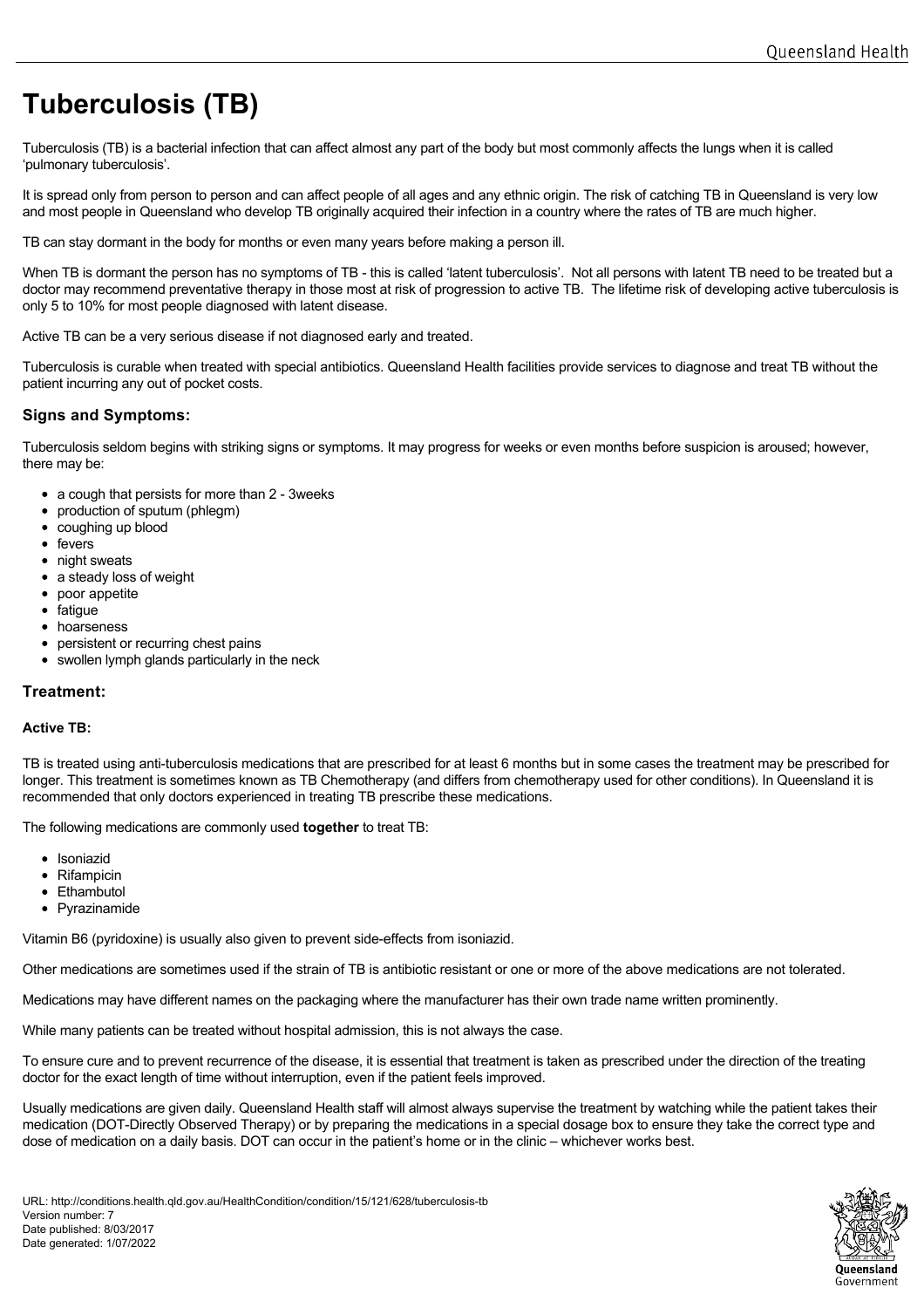As with all medication, there are possible side effects that should be reported immediately to the treating doctor, assigned case nurse or local general practitioner. Out of hours, hospital emergency departments should be consulted if the side effects are severe.

## **Latent TB:**

Treatment is usually with a single medication given for 6—9 months. Isoniazid is most commonly used and vitamin B6 is also given. Children may be given a shorter course of treatment but with two medications at once.

## **Transmission:**

Pulmonary TB is spread by inhaling TB germ-containing droplets of moisture expelled directly from the lungs of infectious persons during coughing and sneezing, laughing and speaking. Those who live with a person with active TB are most at risk of becoming infected as it usually takes a prolonged period of time for transmission to occur.

Very young children (less than 5 years of age) and persons with weak immune systems are at greatest risk of developing active TB after exposure to an infectious case.

TB is not spread by touching objects, so using separate household items (such as cutlery, glasses, or sheets) is not needed.

Once appropriate treatment is established, the patient usually becomes non-infectious after 2 to 3 weeks when normal activities may be resumed whilst continuing treatment. The treating team will always advise when the infectious period has passed.

Where TB does not involve the lungs, transmission to others is not a significant risk.

## **Ongoing management:**

After a patient completes treatment for active TB, periodic follow up over the next 2 years or longer is recommended to detect any relapse early**.**

## **Diagnosis**

A diagnosis of TB is made by:

- taking a medical history
- physical examination
- Special tests which may include:
	- $\bullet$  chest x-ray
	- sputum test—these are sent to a specialised laboratory: initial results return in a day or two but final results may take several weeks.
	- a medical biopsy e.g. of a lymph gland.

Tests to diagnose latent (dormant) tuberculosis include:

- tuberculin skin test (Mantoux test)
- "Quantiferon" TB Test a blood test which is an alternative to the skin test

Sometimes repeat testing is needed to determine whether TB exposure has caused infection.

## **Screening for TB**

If a person thinks they may have been exposed to someone with active TB they should contact their local GP or nearest TB service.

Once someone is diagnosed with active TB there are processes for identifying and contacting people they may have been in contact with, for example family or household members, close friends and colleagues.

People who are commonly screened because they are at greater risk of developing active TB are:

- people who may have been in recent contact with a person diagnosed with active TB
- migrants from countries where TB is common
- $\bullet$  people with weakened immune systems
- people working in healthcare
- people who have visited a country where TB is common and stay has been 3 months or longer

## **Prevention:**

The most important way to prevent TB is to reduce the source of the germs by diagnosing people with TB and ensuring they are fully treated. By reducing the number of people with infectious TB in the community, the chance of exposure to TB is reduced.

URL: http://conditions.health.qld.gov.au/HealthCondition/condition/15/121/628/tuberculosis-tb Version number: 7 Date published: 8/03/2017 Date generated: 1/07/2022